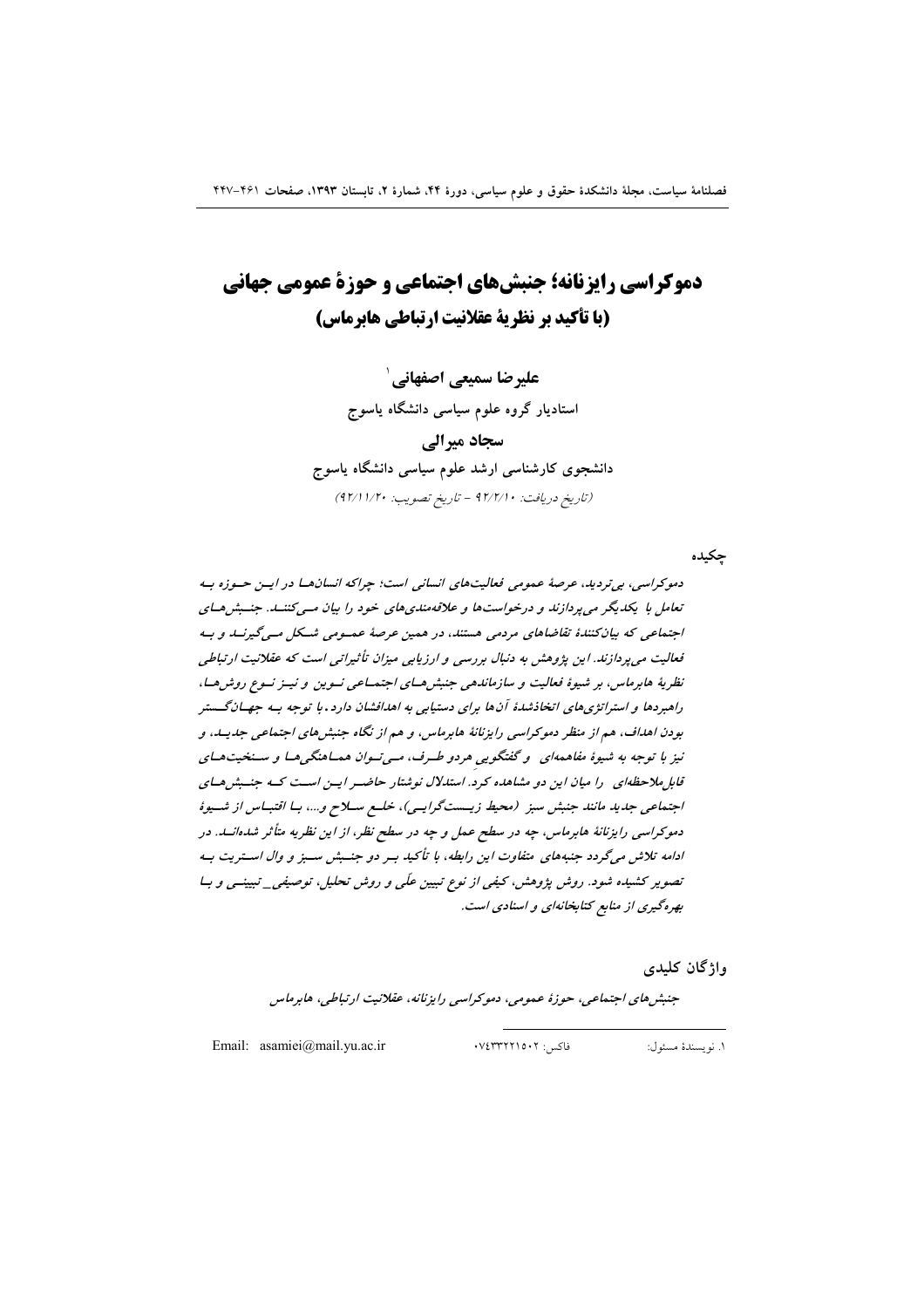۱. مقدمه

به اعتقاد هابرماس، با مسلط شدن عقلانیت اثباتی بر بخشهای متفاوت جامعهٔ مدرن سرمایهداری و بهویژه حوزهٔ عمومی، دیگر نمی توان چندان به دموکراسی غرب امید داشت؛ مگر آنکه از عقلانیت ابزاری به سوی عقلانیت ارتباطی حرکت کنیم. بحث اصلی او این است که در دوران معاصر، عقلانیت ابزاری، مخرب و زندانساز است؛ چراکه عرصههای مختلف جامعه و حتی نهاد خانواده را نیز درگیر نوعی معنازدایی و ازخودبیگانگی کرده است (هابرماس، ١٣٨٨، ص٤٢٦). از اين٫رو، حوزهٔ عمومي را نيز تحت تأثير خود قرار داده و كاركرد اصلي آن، یعنی ایجاد بستری مناسب برای تقابل و مبادله آرا، را مختل کرده است.

هابرماس وضعیت کنونی جامعهٔ سرمایهداری پیشرفته را بهگونهای می بیند که در آن، عقلانیت اثباتی به توجیه فضای ابزاری جامعه میپردازد و همهٔ فعالیتهای مختلف جامعه را به تفکر و شناخت اثباتی محدود کرده است. وی پیشنهاد میکند برای رهایی از این وضعیت، نخست باید حوزهٔ عمومی بازسازی شود و این موضوع به تفکیک نقشهای دولت و بخشهای خصوصی نیاز دارد که در حال حاضر به نحو پیچیدهای درهم گره خوردهاند. سیس پیشنهاد میکند که روابط قدرت کاملاً از فضای حوزهٔ عمومی که میبایست فضای رقابت آزاد و غیر جبری انسانها باشد، برچیده شود؛ چراکه شرط مقدور شدن گفتگوی آزادانه که محرک رسیدن انسان به آزادی است، حذف عناصر اقتدار و اجبار از عرصهٔ گفتگو است. با شکل گیری چنین محیطی، عقلانیت ارتباطی با کنار زدن عقلانیت ابزاری و راندن آن به حاشیه، فرصت گستراندن خصوصیات خود را در سطح جامعه میbیابد و گروهها و افراد را در موقعیت ترویج ايدهها و نظرياتشان قرار مىدهد. جنبشهاى اجتماعى جديد با حذف ساختار سلسلهمراتبي و اقتدارآمیز در درون خود، درصددند تا چنین خصوصیتی را به جامعه نیز تزریق کنند. درواقع، آنها با دنبال کردن منافع جهانگستر، به جای منافع شخصی و گروهی، و نیز با عمل مستقیم خود در مسائل اجتماعی و سیاسی، نوع جدیدی از روشهای مشارکت سیاسی و اجتماعی را عرضه کردهاند. از آنجا که پایه و مبنای اصلی عملکرد آنها در جامعه، گفتگو و کسب تفاهم است، می توان ارتباطی را میان شیوهٔ فعالیت آنها و دموکراسی رایزنانه تصور کرد. این جنبش ها با اقتباس عناصر نظری کنش ارتباطی از نظریهٔ دموکراسی رایزنانهٔ هابرماس، سبک جدیدی از روش مشارکت سیاسی را در جامعهٔ انسانی، به معرض نمایش گذاشتهاند. با این توصیف، پرسش اصلی پژوهش حاضر این است که دموکراسی رایزنانه یا گفتگویی هابرماس، چه نقش و جایگاهی در نوع روشها، رویهها و استراتژیهای اتخاذشده از سوی جنبشهای اجتماعی جدید داشته و این موضوع به نوبهٔ خود، چه تأثیراتی بر حوزهٔ عمومی، بهویژه در عرصهٔ جهانی، گذاشته است؟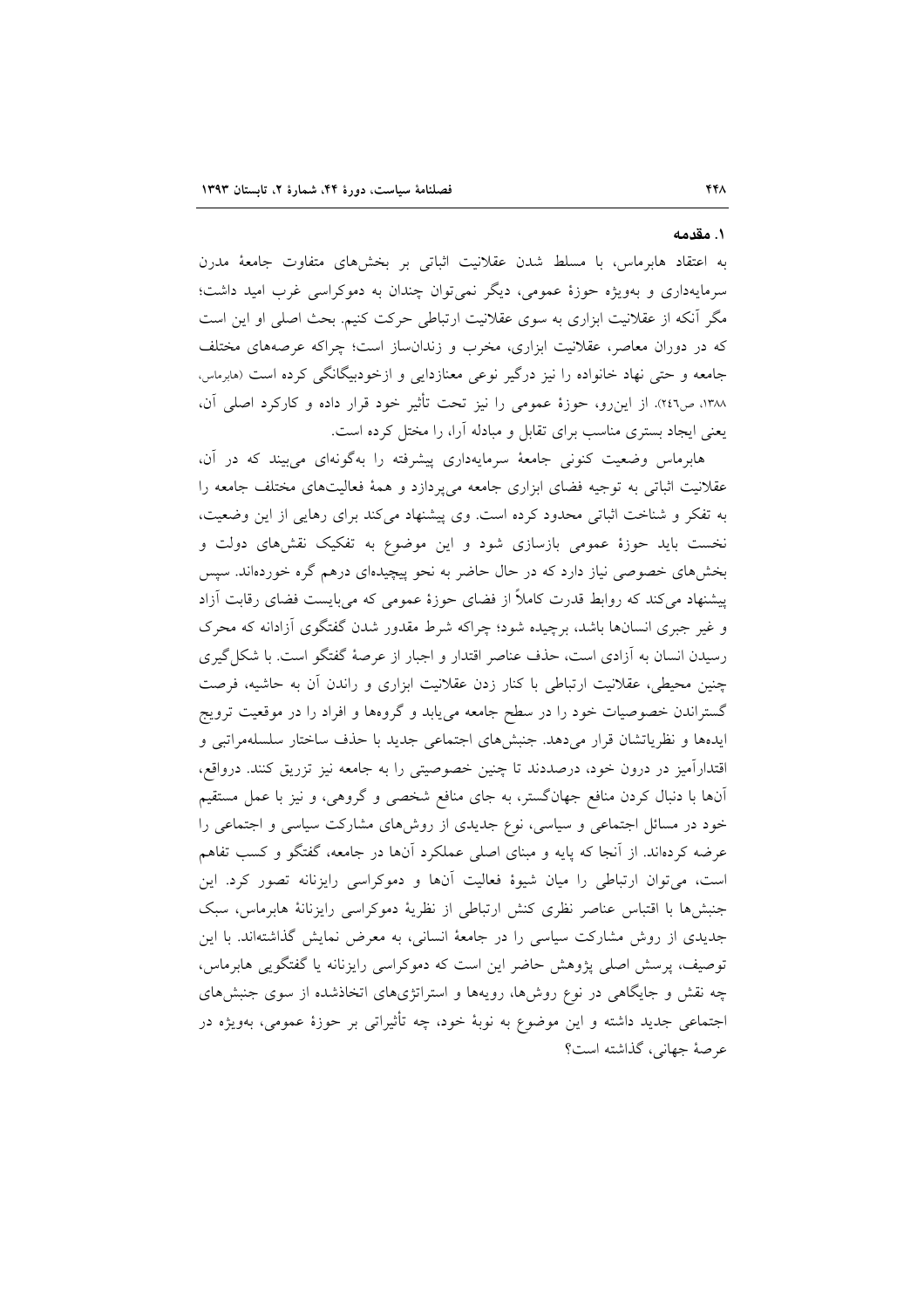## ۲. مبانی نظری پژوهش ۱.۲. مفهو مشناسی ١.١.٢. حوزهٔ عمومی

حوزهٔ عمومی شاید تنها جایی باشد که میتواند همچون جوهر دموکراسی و بسترساز ابراز نظرهای آزاد دیده شود و کارکردهای فراخور آن را به سرانجام برساند. بنابراین، اندیشهٔ حوزهٔ عمومي يا ميدان نهادي تعاملات گفتماني، جايگاهي محوري در نظريه و عمل دموكراتيک دارد (دانا رویلا، ۱۳۷۹، ص۲۴۴). حوزهٔ عمومی عرصهای است که در آن، افراد بهمنظور مشارکت در مباحث باز و علنی، گرد هم میآیند. بر اساس استدلال هابرماس، مشارکت را نباید ارزشی فی نفسه تلقی کرد، بلکه ارزش آن بستگی به شرایطی دارد که در آن صورت میگیرد (Habermas, 1989: 73). هابرماس در باب حوزهٔ عمومی معتقد است که «حوزهٔ عمومی را نباید بهمثابه یک نهاد یا یک سازمان نگریست، بلکه باید آن را در حکم یک شبکه دید که جریان ارتباطات، در آن تصفیه و ترکیب شده است. پس از تصفیه، بر حسب موضوع، گروهبندی شده و به صورت افكار عمومي درمي آيد» (نصيري، ١٣٨٩، ص١٨).

نانسی فریزر، مفهوم حوزهٔ عمومی هابرماس را به اختصار اینگونه تعریف کرده است: «این مفهوم، تئاتری را در جوامع مدرن مشخص میکند که در آن، مشارکت سیاسی از طریق گفتگو اجرا می شود. حوزهٔ عمومی فضایی است که در آن، شهروندان در خصوص امور مشترکشان گفتگو می کنند و ازاین رو، عرصهٔ نهادینهٔ کنش متقابل گفتگویی است» (کیویتسو، ۱۳۸۰، ص۱۱۱-١١٠). حدس اصلي هابرماس اين است كه ارتباط آزاد و بي واسطه در عرصهٔ عمومي زيست جهان، خواستههای راستین انسانها را آشکار می کند. به سخن دیگر، فرض او بر وجود شنونده و گویندهای آرمانی و کاملاً عقلانی استوار است که به صورت پیشینی به فهم و درک منظور یکدیگر علاقهمند هستند. بنابراین، زبان صرفاً وسیلهای است برای ایجاد رابطهای کامل و عقلانی که ستونهای حوزهٔ عمومی را میسازد.

## ٢.١.٢. جنبش های اجتماعی

رالف ترنر و لوئیس کیلیان بر این باورند که جنبشهای اجتماعی تلاشی همگانی برای تحرک بخشیدن به تغییر و تحول و یا ایستادگی در مقابل تغییر و دگرگونی جامعهای هستند که خودشان بخشي از آن به حساب مي آيند (Turner & Killian, 1975: 246). يكي از تقسيم بندي هاي مهم در خصوص جنبشهای اجتماعی، خطی مستقیم است که بر روی آن بهترتیب جنبشهای راستِ رادیکال، راست، راستِ میانەرو، میانەرو، چپ میانەرو، چپ و چپ رادیکال قرار گرفتهاند. هرکدام از جنبشها بر اساس خصوصیات خود در این تقسیمبندی قرار میگیرند. براي نمونه، در خصوص راستِ راديكال، ويژگيهايي همچون ارتجاع، واپس گرايي، نژادپرستي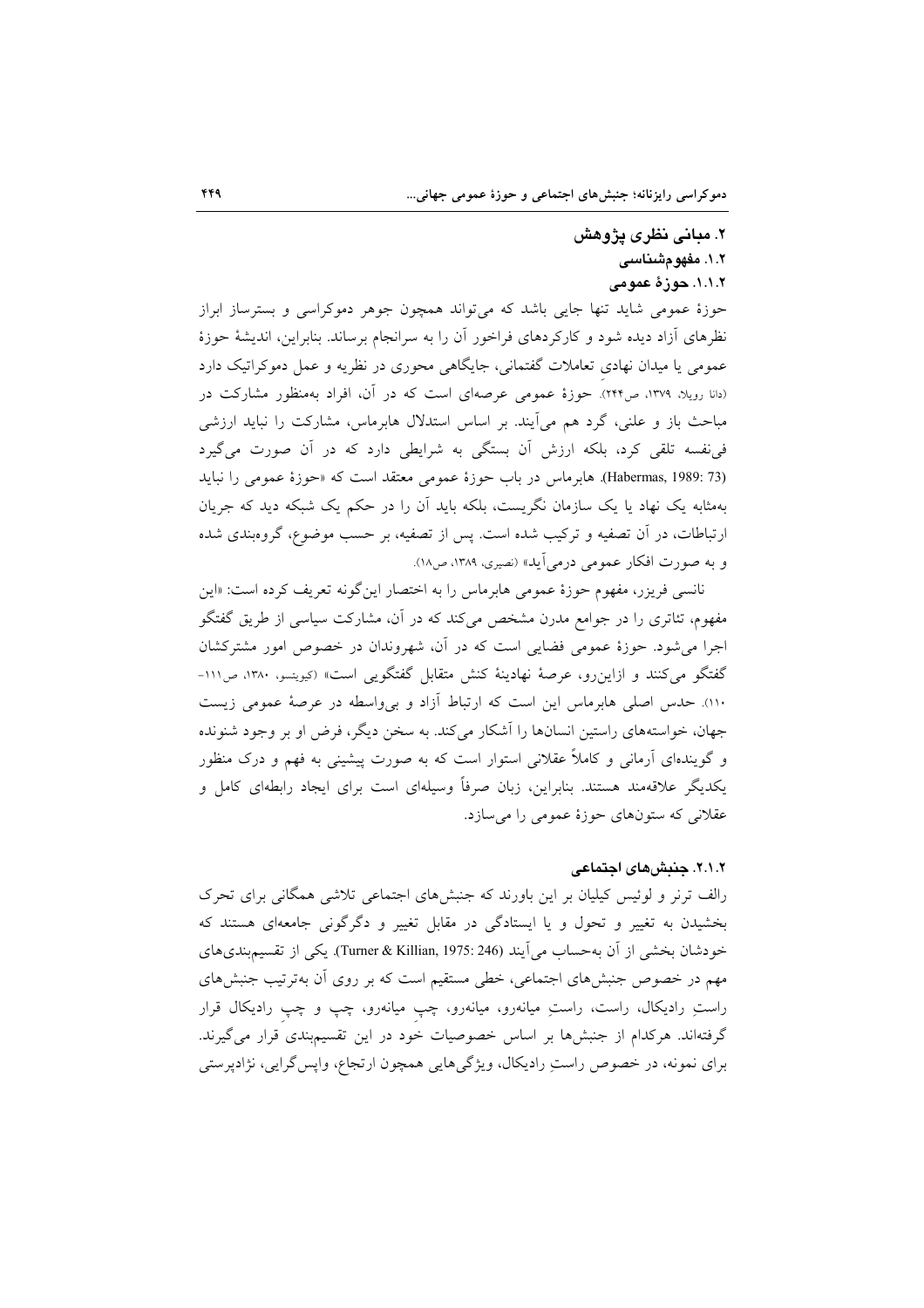و ضد خارجي بودن را ياد مي كنند (Kourvetaris & Dobratz, 1980: 29). جنبش هاي اجتماعي جدید در مقایسه با سازمانهای سیاسی رسمی دارای تمایزاتی هستند که حول اصطلاح شبکه درک می شوند؛ چراکه بیشتر مواقع، آنها دارای پایگاههای محلی هستند و بهجای جهت گیری ملی، گرد گروههای کوچک شکل میگیرند. جنبشهای اجتماعی نوین به جای آنکه راه حلهای عمومی و کلی ارائه دهند، پیرامون موضوعات خاص تشکیل سازمان میدهند. این جنبشها نوسانهای زیادی را دربارهٔ شدت و ضعف فعالیتهای خود تجربه کردهاند و از طریق سلسلهمراتبهای سیال و ساختارهای اقتدار باز، مدیریت می شوند (Scott, 1990: 30). می توان گفت که جنبشهای اجتماعی نوین، افزون بر اینکه فرهنگ را در اولویت قرار دادند، تفکیک قاطعی را که میان تفسیرهای خرد و کلان و فرایند ساختاری وجود داشت، به چالش کشیدند. به گفتهٔ کوهن و آراتو، کنشگران جمعی معاصر، بر این باورند که هویتسازی مستلزم كشمكش اجتماعي در خصوص بازتفسير هنجارها، ساخت معاني جديد و مخالفت با ساخت اجتماعی خود، مرزهای میان قلمرو کنش عمومی و خصوصی و سیال است (درایج، ۱۳۸۳، ص ١٥١).

## ٢.٢. دموکر اسی رایز نانهٔ هایرماس

دموکراسی رایزنانهٔ هابرماس، بر اساس عقلانیت ارتباطی بنا شده است. به اعتقاد او، مباحثهٔ آزاد در حوزهٔ عمومی از انحرافات عقلانیت ابزاری باززدایی شده و شناخت آن بر علایق فنی قرار گرفته است. بالندگی، تعامل و کنشهای بازیگران اجتماعی در وضعیت آرمانی گفتار، راه نجاتی را برای انسان فراهم میسازد. درواقع، سلامت و صحت جامعه در گرو گسترش و ارتقای توانایی ارتباطی بر پایهٔ عقلانیت ارتباطی است. این مسئله راه برون(فت انسان از جامعهٔ ناسالم، و دگردیسی روابط انسانی به قصد رهایی است. درست به همین علت، دموکراسی رایزنانهٔ هابرماس در پی رهایی انسان است. با مد نظر قرار دادن این نکته که هابرماس سه وظیفه را برای کلام مشخص می کند:

## فراهم كردن ارتباط ميان ذهنها

فراهم ساختن ارتباط با پدیدهها و اشیای بیرونی

تبیین و تشریح حالتها و تجربههای ذهنی اشخاص متکلم (بشیریه، ۱۳۸۹، ص۲۲۶).

أنچه حیاتی بهنظر می رسد، تشکیل بستر ارتباطی مناسب برای وصل کردن فرهنگی گروههای جامعه است. هابرماس معتقد است که عقلانیترین شیوهٔ تفاهم و ارتباط، در عملی آشکار می شود که ناظر به وجود تفاهم در این وجوه سهگانه باشد. درحقیقت، رسیدن به توافق و تفاهم هدف ذاتی کلام ادمی است. نفس عمل بیان و صحبت کردن، به موجودیت عرصهای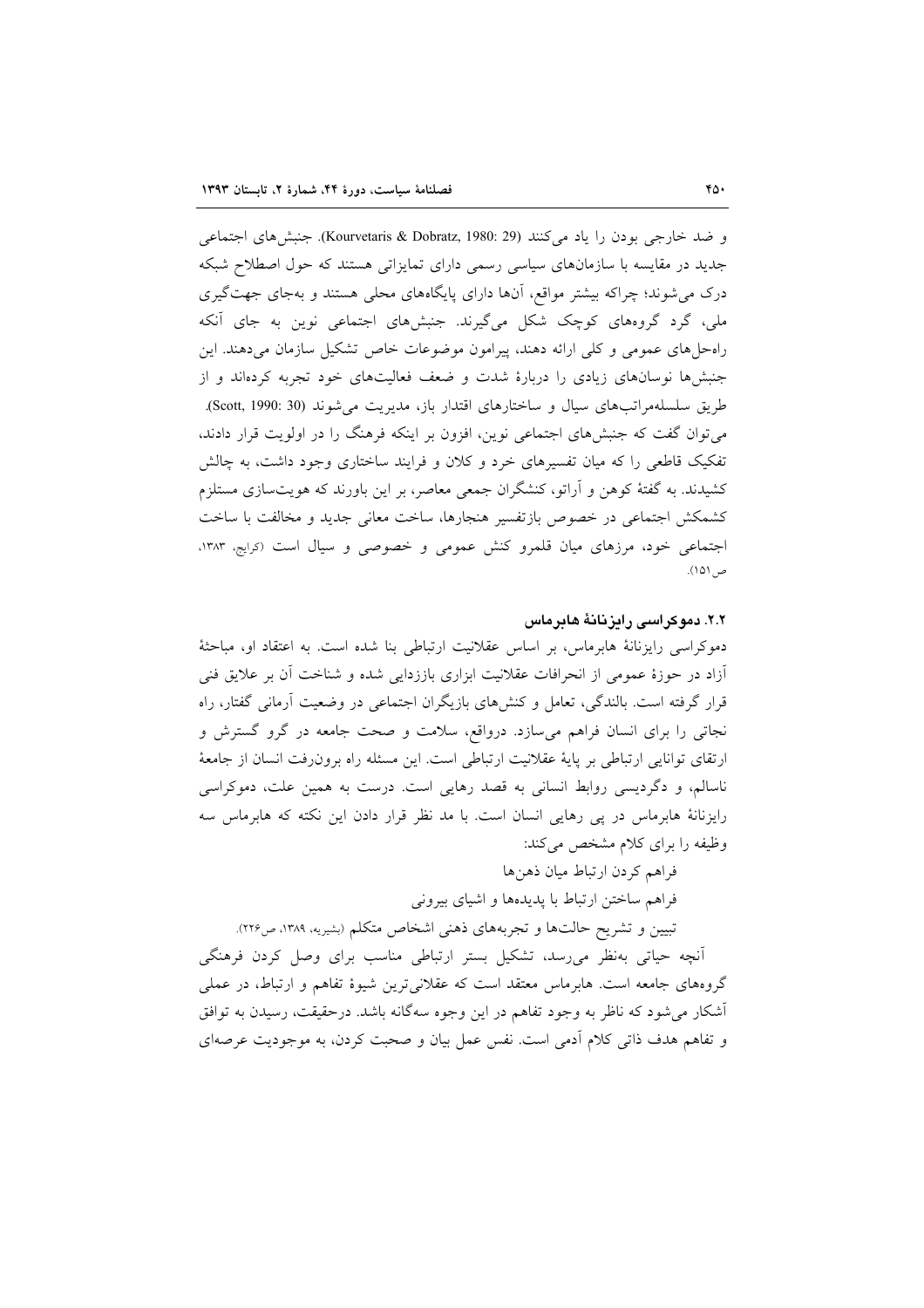اشاره می کند که در آن ارتباط به صورت کامل، آزاد و بدون سلطه و استیلا ممکن باشد. بهاین ترتیب، می توان گفت که سرانجام سخن گفتن، آزادی است (بشیریه، ۱۳۸۹، ص۲۲۷). ازآنجا که نهادها مانند اجزای یک ماشین بههم پیوند نخوردهاند، بنابراین می توان گفت نهادها رفتار مردم هستند و روابط آنها با یکدیگر با میانجی گری و واسطهگری رفتار مردم است که امکان پذیر مي شو د (Homans, 1962, 23).

هابرماس برای فضای گفتگو شرایطی را قائل میشود که مهمترین آن، میسر شدن فضایی بهدور از هر نوع میدان قدرت است. عرصهٔ عمومی می تواند بنیادی برای این کنش باشد که در صورت بسط و رهایی از هر گونه تحدیدی، قادر است فضای گفتگو و ارتباط را فراهم سازد (هرسيج و حاجيزاده، ١٣٨٩، ص ٨١).

باید به این نکته توجه داشته باشیم که در ادبیات هابرماس، دموکراسی گفتگویی به عنوان یک مدل بسط دهنده و کامل کنندهٔ دموکراسی لیبرال مطرح شده است؛ نه به عنوان مدلی جایگزین برای آن. بهعبارتی، این نظریه، توسعهٔ دموکراسی را مستلزم تغییرات هنجاری در روند و رفتارهای دموکراتیک پنداشته، تأکید میکند که دموکراسی برای اینکه کارکرد بهتری داشته باشد، باید تمرکز اصلی خود را از رأی دادن صرف به حوزهٔ عمومی منتقل کند .(Chambers, 2003: 307-326)

هابرماس کنشهای اجتماعی را برحسب دیدگاه ابزاری و یا ارتباطی از هم تفکیک می کند. از دیدگاه وی، تفاهم و حصول توافق، غایت ذاتی کنش ارتباطی است. در این راستا، هابر ماس دو گونه کنش را از هم تمییز میدهد: یکی کنش راهبردی (استراتژیک)، و دیگری کنش ارتباطی. کنش نوع اول، هدفدار و عقلانی است؛ درصورتی که کنش ارتباطی در صدد رسیدن به صورتی از ادراک و مفاهمه است. هدف کنش استراتژیک رسیدن به هدف است، اما هدف کنش ارتباطی، دسترسی به درک ارتباطی است (Habermas, 1995: 246). پس می توان گفت در کنش ارتباطی، افراد، تنها موفقیتهای خود را در نظر نمی گیرند، بلکه به دنبال اهدافی هستند تا کنشهای خود را در وضعیتی مشترک هماهنگ کنند. غایت کنش ارتباطی، دستیابی به نوعی تفاهم ارتباطی است. درواقع، همین کنش ارتباطی است که بنیاد حیات اجتماعی را برپا می کند.

۳. دموکراسی رایزنانه؛ جنبشهای اجتماعی جدید و حوزهٔ عمومی

در سی سال اخیر شکل مشارکت سیاسی از احزاب سیاسی به جنبشهای اجتماعی تغییر یافته است؛ بهطوری که احزاب سیاسی بهتدریج درحال از دست دادن اهمیت قبلی خود در مقابل جنبشهای اجتماعی هستند (2 :byrne, 1997). باوجود این، مسائل کلی سیاست در حیطهٔ احزاب سیاسی قرار دارد و مسائل خاص سیاسی در حیطهٔ جنبشهای اجتماعی وارد شده است. هنگامی که مردم در حیطهٔ مسائل خاص سیاسی دخالت میکنند، درحقیقت، به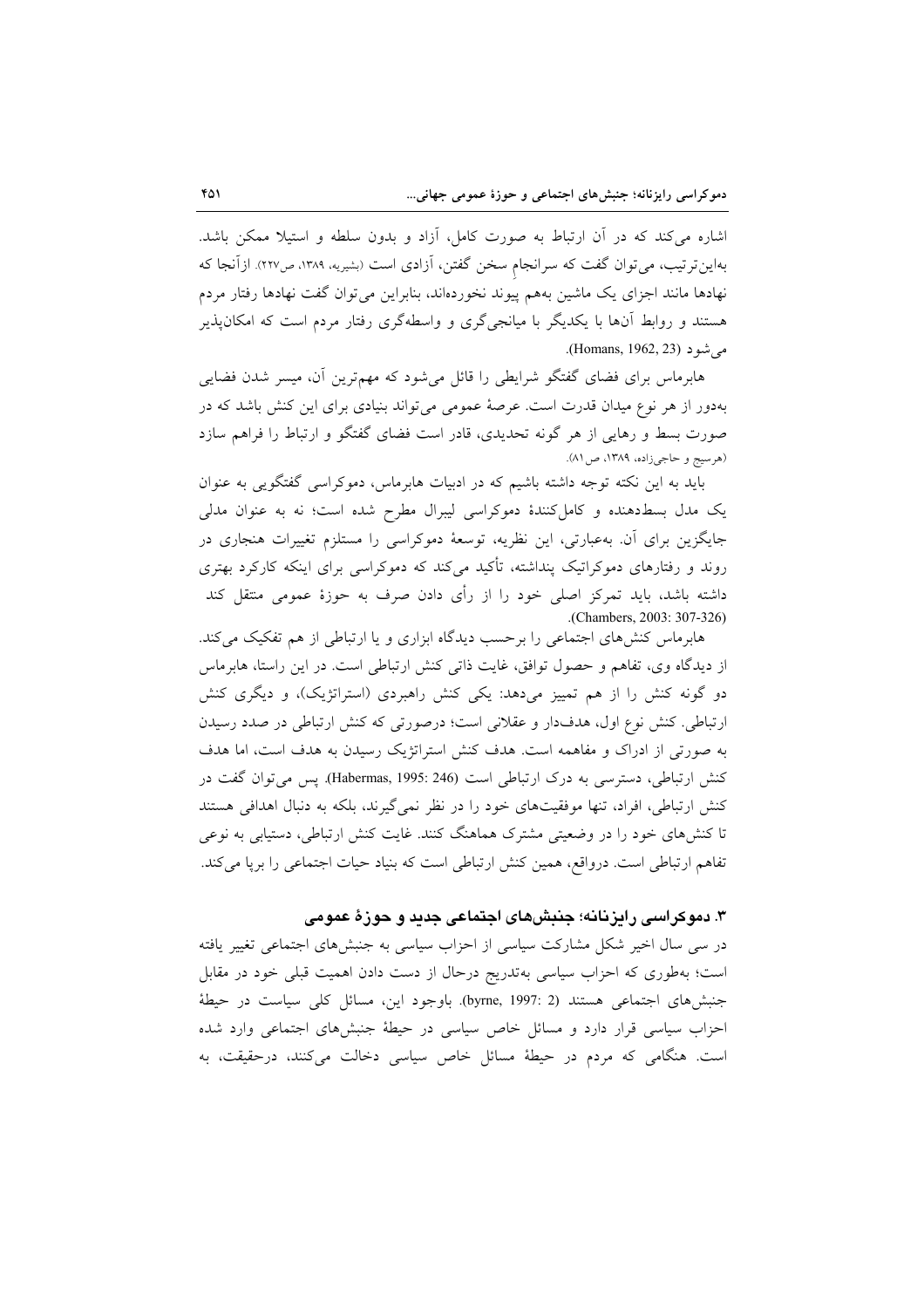سازماندهی و همکاری با یکدیگر دست میزنند تا بتوانند با تغییر روندها و شیوههای حکومتی و نیز تصمیمسازیها و جایگزینی نیروهای جدید اجتماعی، به ایجاد ارزش های جدید همچون آزادی، عدالت و برابری اقدام کنند (1998: manorjan, 1998).

بهسادگی می توان با مشاهدهٔ تضعیف حوزههای اقتداری در جوامع اروپایی، رابطهای معکوس را میان قدرت و گفتگو ترسیم کرد. به سخن دیگر، با حاکم شدن فضای گفتگو و درپیش گرفتن شیوههای رایزنانه، از اهمیت اجبار و اقتدار در پیشبرد اهداف کاسته شده است. به همین دلیل، شاهد آن هستیم که جنبشهای اجتماعی جدید در اروپا حضوری پررنگ و برجسته یافتهاند. در اینجا تا حد امکان تلاش میکنیم تا با تمرکز بر دو جنبش سبز و وال استریت به بحث حاضر جنبههای عینی و عملی ببخشیم:

## ۱.۳. ج**نب**ش سبز (محیط زیست گرایی)

صنعتی شدن و ظهور سرمایهداری باوجود پیشرفتهای اقتصادی و رفاه اجتماعی برای انسان عصر مدرن، با مسائل و پدیدههای مخرب و تهدیدکنندهٔ زندگی بشر نیز همراه بوده است. استفادهٔ بی حدوحصر از منابع طبیعی به عنوان مواد اولیهٔ کارخانههای صنعتی، آلودگی هوا، گرم شدن کرهٔ زمین، آلودگی آبها از طریق دفع زبالههای صنعتی و... از پدیدههای منفی و مخرب صنعتی شدن بهشمار میروند. این پدیدهها هرچه بیشتر به مسائل اجتماعی جوامع مدرن تبدیل شدهاند، آیندهٔ رابطهٔ انسان و طبیعت را بیشتر تهدید کردهاند. این مسائل باعث شد تا حرکتها و اقداماتی با هدف محافظت از محیط زیست شکل بگیرند و از محیط زیست و طبیعت در برابر آسیبهای واردشده محافظت کنند و در مقام ترمیم برآیند. در اواخر قرن نوزدهم و اوایل قرن بیستم، موجی از واکنشهای انتقادی نسبت به سنت روشناندیشی در جوامع صنعتی اروپا ظهور یافت. این واکنشها درواقع، نقد خرد و نقد عقلانیت، بخصوص عقلانیت ابزاری، بود (مارکوزه، ١٣٦٢، ص٣٧). در اين دوران، واکنش انتقادي نسبت به روشنگري در اروپا و ترديد نسبت به ارزشهای والای عقل، موجب انتقادی شدید شد و جایگاه مرکزی انسان در جهان از دست رفت و ایدهها و ارزشها و نیز مکاتب فکری فراوانی ظهور کردد. جنبش سبز را می توان محصول همین نقدها و واکنش ها در دهههای ۱۹۶۰ و ۱۹۷۰ در جوامع اروپایی، بهویژه اروپای غربی و مرکزی دانست. بنابراین میتوان گفت، ظهور جنبش سبزها با دوران رفاه اقتصادی جوامع ارويايي همزمان بوده است (وينست، ١٣٧٨، ص٣٠٧).

ایدئولوژی جنبش سبزها در حفظ و مراقبت از محیط زیست را می توان در سه گزاره خلاصه کرد: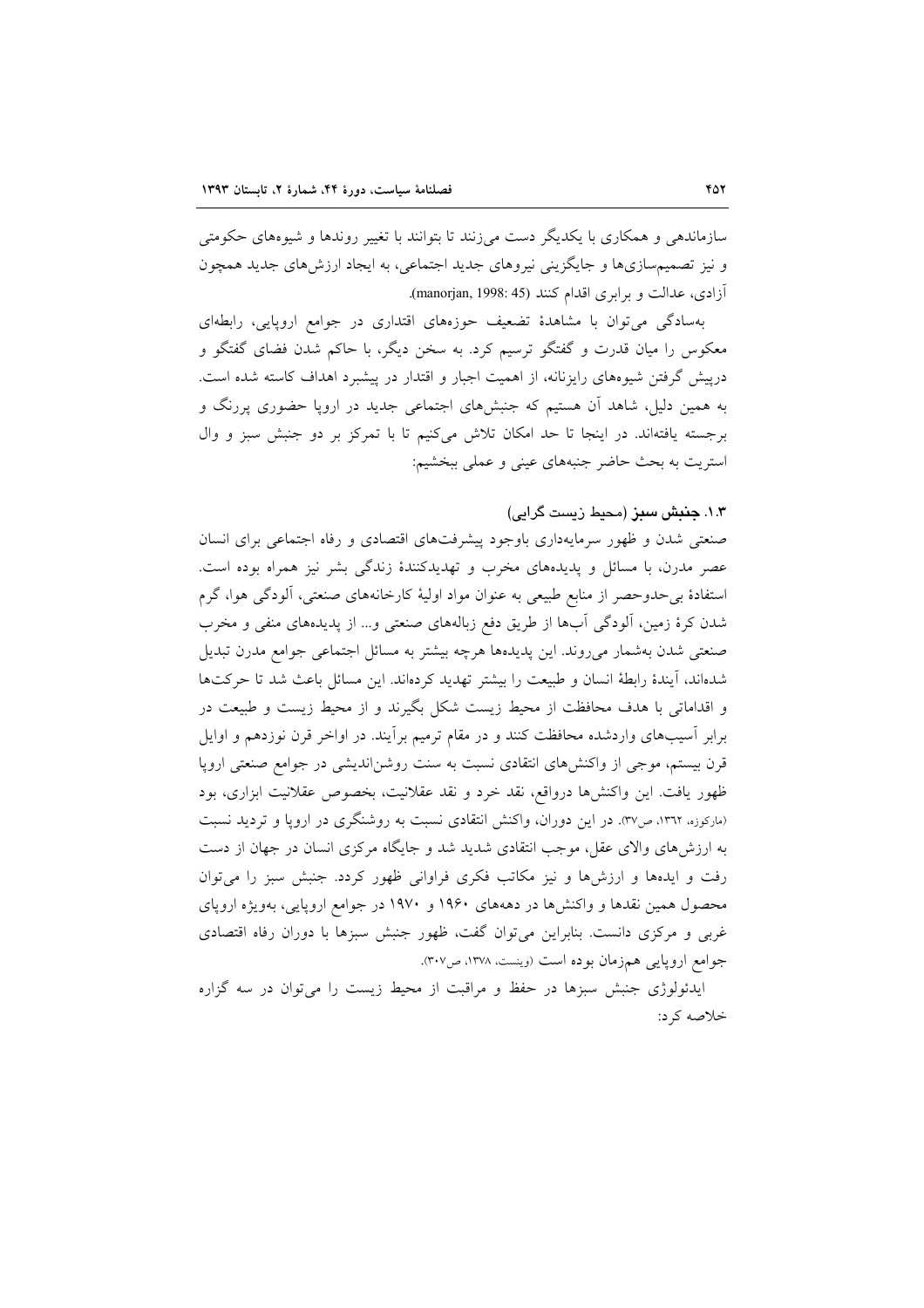– نخست آنکه انسانها به دلیل مصلحت و اَیندهاندیشی، باید مراقت محیط زیست و زیستبومشان باشند. این طبیعی است که آلودگی هوا و در کل آلودگی های صنعتی، سلامت انسان را بهخطر می|ندازد. گرم شدن کرهٔ زمین و پاره شدن لایهٔ اُزن، آیندهٔ زیست و حیات انسانی را در معرض آسیبهای جدی و خطرناکی قرار داده است، که باید اقدامات اساسی و کارآمدی برای این وضعیت اندیشیده شود.

– مسئلهٔ دوم مربوط به جهانشمول بودن بحرانهای بومشناختی و پیامدها و نتایج آن است. جنبش و ایدئولوژی سبزها بدون توجه به شکافها و تضادهای اجتماعی اغلب سنتی، از قبیل جنسیت، طبقه، ملیت، رنگ و غیره، تمام بشر را متوجه پیامدهای منفی صنعتگرایی میکند و به این دلیل، این ادعا را دارد که آسانتر از دیگر ايدئولوژيهاي سياسي مركز توجه همگان قرار مي گيرد (دابسون ١٣٧٨، ص٨٢).

- سرانجام طرح موضوع طبيعت گرايي است. انسانها مخلوق و ساختهٔ دست طبيعت هستند، پس باید مرز و حدودی طبیعی برای آرزوها و آمال بشری وجود داشته باشد. به نظر بیشتر بومگرایان، وابستگی متقابل انسان و طبیعت باید جایگزین رقابت میان آنها شود. به سخن دیگر، میبایست تنوع اکوسیستم، و استواری و ثبات آن حفظ گردد و رابطهٔ همزیستی متقابلی میان اجزا و عناصر طبیعت وجود داشته باشد. چراکه انسان باید با جهان طبیعی زندگی و مدارا کند؛ نه اینکه موضع تقابل منفی را در برابر آن اتخاذ نمايد.

اندیشهٔ سبز بر ارزشهای ذاتی طبیعت تأکید دارد. برابر این رویکرد فلسفی، ارزشهای ذاتی طبیعت، خودشان هدف هستند، نه وسیلهای برای هدفهای دیگر. در اندیشهٔ جنبش سبز، از حقوق جانوران، گیاهان و طبیعت وحشی دفاع میشود، و حتی انجمنهایی برای دفاع از حقوق آنها شکل گرفته است. به عبارت دیگر، در این اندیشه وجود جانوران و گیاهان و محافظت از آنها دارای ارزش ذاتی است. وقتی به دغدغههای اصلی جنبش سبزها نگاهی بیاندازیم، اولین چیزی که اَشکار میشود، جهانشمول بودن اهداف این جنبش است؛ چراکه طرح مسائلی مانند سوراخ شدن لایهٔ ازن، بهخطر افتادن زیستگاههای مختلف، کاهش یافتن مساحت جنگلها و فضاهای سبز و غیره، همگی خاصیتی افزون بر مسائل ملی دارند و در مجامع بين المللي بارها مطرح شدهاند. بهاين ترتيب، نخستين موضوع انطباق بر آراي هابرماس، یعنی اولویت دادن مسائل فراگروهی بر مسائل داخلی و گروهی، آشکار میشود؛ زیرا جنبش سبز چه در عمل و چه در نظر، مواضعی کاملاً جهانگستر دارد و این با اهداف کلی عقلانیت ارتباطی هابرماس، مبنی بر حذف عقلانیت ابزاری، کاهش اهمیت منفعت شخصی و گروهی و فراگیر شدن عرصهٔ عقلانیت ارتباطی، بسیار هماهنگ است. اگرچه نمی توان جهان گستر بودن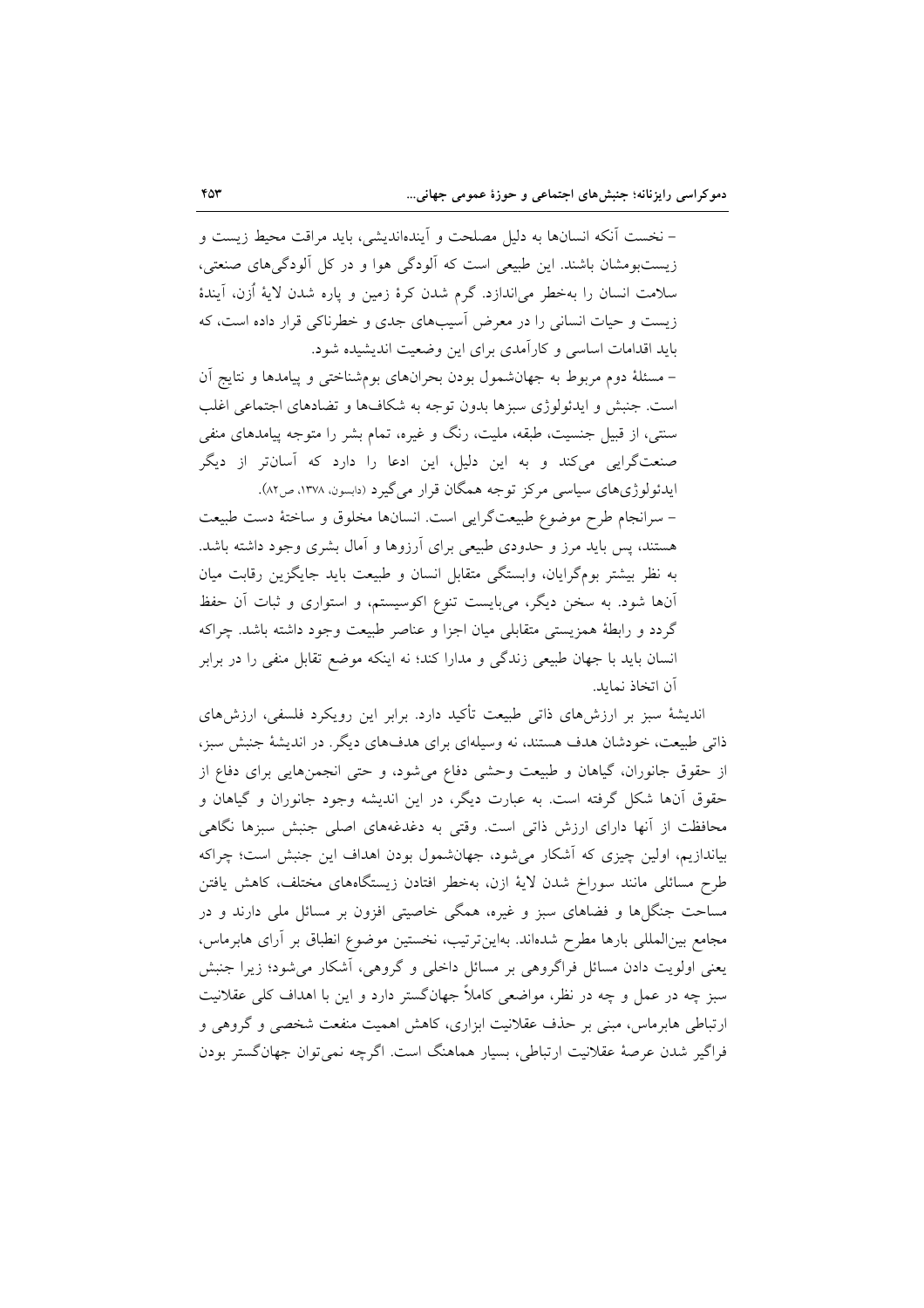اهداف جنبش سبز را بهراحتی به آرای هابرماس نسبت داد و چنین نکتهای کاملاً منطقی و درست بهنظر می رسد، اما هدف ما در اینجا این است که در گام اول، هماهنگی این دو را در سطح جهانگستر بودن اهدافشان نشان دهیم. در گام دوم، مسئلهٔ بارزی که می تواند به بحث ما كمك كند، مستقل بودن اين جنبش از نهادهاي دولتي است. اگرچه طرفداران محيط زيست تا حد امکان اهداف خود را از طریق دولتها و سازمانهای منطقهای دنبال میکنند، و بهاین ترتیب اسیر سیاستها و تصمیمگیریهای دولتها شده، بهطور متناوب سطح توقع خود را پایین میآورند؛ درمقابل، جنبش سبزها با حذف گزینهٔ کمک دولتی، مخاطب خود را همهٔ مردم جهان قرار داده، سعی میکنند از لحاظ روش، با استفاده از سازمانها و نهادهای بینالمللی، خواستههای خود را بر دولتهای ناقض سلامت محیط زیست و جوامع انسانی، تحميل كنند. درواقع، هدف و روش آنها كاملاً متأثر از بومگرايي است.

با توجه به حذف ساختار سلسلهمراتبی و ردّ گزینههای دولتی، تمرکز فعالیت این جنبش، حوزهٔ عمومی، و روش اّن، متأثَّر کردن افکار عمومی است. هرچه حوزهٔ عمومی و جامعهٔ مدنی از اصالت و کارایی بیشتری برخوردار باشد، این جنبش نیز در رسیدن به مقاصد خود، بخت بهتری را پیدا می کند. بنابراین، با توجه به اینکه جنبش سبزها از قدرت دولتی و مراکز قدرت دوری جستهاند و ساختار سلسلهمراتبی را به چالش کشیدهاند، بسیار آسان می توانیم رابطهای را میان حملههای شدید هابرماس به مراکز قدرت دولتی در حوزهٔ عمومی و حذف ساختار سلسلهمراتبی این جنبش پیدا کنیم. هابرماس با نقد منفعتطلبی و ابزاری بودن کنشهایی که پیامد مسلط شدن عقلانیت ابزاریاند، بهخوبی به این مسئله میپردازد که تا وقتی حوزهٔ عمومی از اقتدار تخلیه نگردد و آمیختگی نهادهای دولتی با بستر جامعهٔ مدنی ازبین نرود، نمی توان انتظار کنشهایی هنجاری و غیر منفعت طلب را داشت. درواقع، فراگیر کردن منفعت و ابزار، خصلت اصلی عقلانیت ابزاری است؛ درحالی که عقلانیت ارتباطی با مطرح کردن دموکراسی رایزنانه، سعی در فراگیر کردن حوزههای گفتگوی آزاد و رها از اقتدار را دارد و به این ترتیب، جنبش سبز در مسیر مشی دموکراسی رایزنانه قرار میگیرد. بر اساس استدلال این پژوهش، اگرچه جنبش سبز در پاسخ به وضعیت پیشآمده در جوامع سرمایهداری، به شکل جهانی ظهور یافته، اما در سه موضوع کاملاً متأثر از عقلانیت ارتباطی هابرماس است.

– روش گفتگوی عملی. جنبش سبز با تحت تأثیر قرار دادن افکار عمومی و انتخاب گفتگو و مباحثه، تلاش میکند که نخست استدلالهای خود را به کرسی بنشاند و سیس خواستههای خود را عملی کند. نکتهٔ ظریف این بحث، شیوهٔ عملی شدن خواستههای این جنبش است. جنبش سبز با بسیج افکار عمومی، خواستههای خود را بر مصلحت و منفعتاندیشی دولتها و سیاستمداران أنها تحمیل میکند. چنین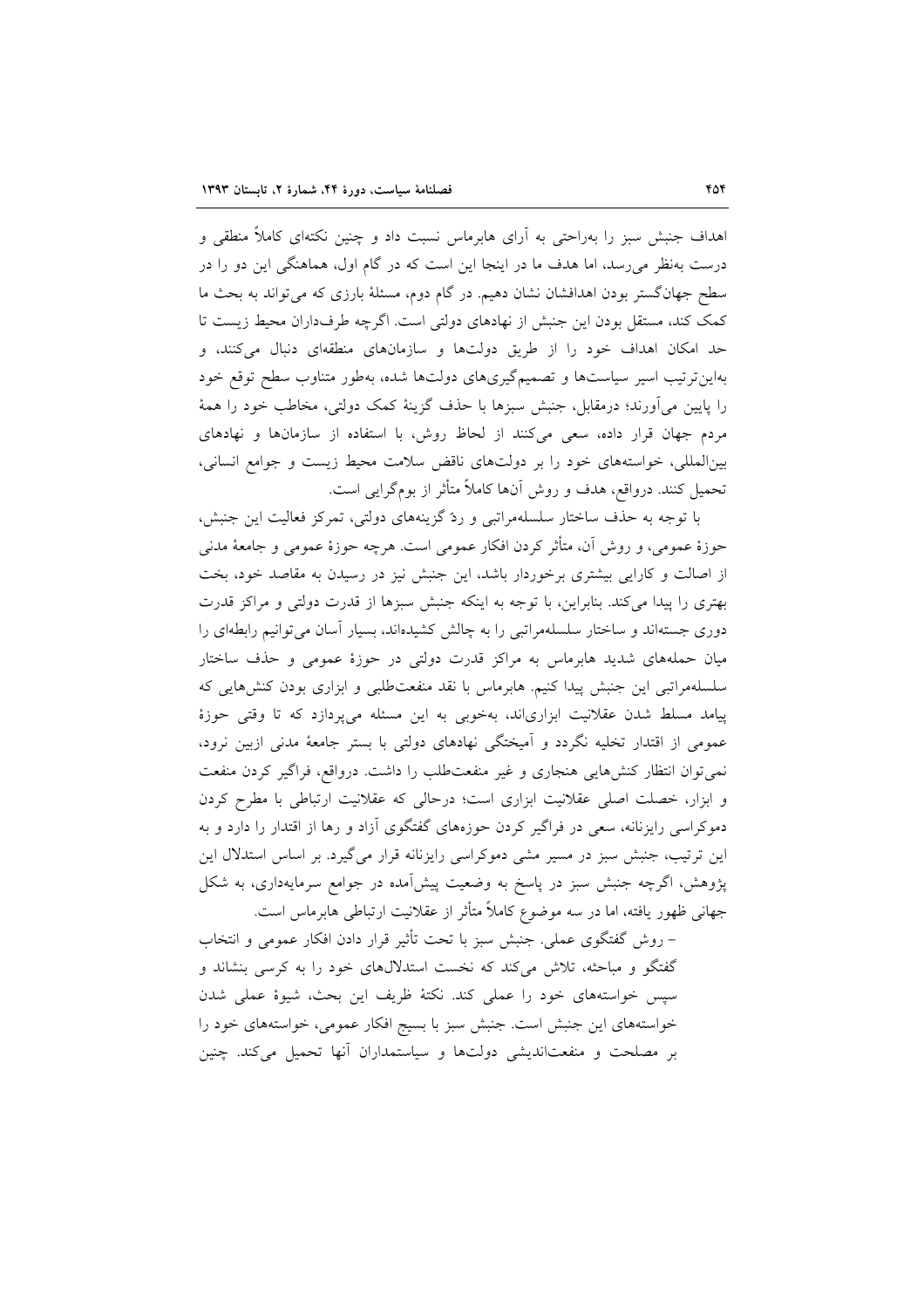ابتکاری نیازمند اتخاذ تصمیمهایی بر پایهٔ گفتگوست؛ چراکه میبایست کانالهای ارتباطی و تعاملی در حوزهٔ عمومی و به شکلی آزاد اخبار موردنظر آنها را به اطلاع شهروندان برسانند. پس مشاهده میکنیم که به لحاظ روش، دموکراسی رایزنانهٔ هابرماس در رفتار و آرای جنبش سبز بهروشنی قابل مشاهده است.

– تأکید بر حوزهٔ عمومی. با توجه به روش عملی این جنبش، کاملاً بدیهی است که در تقویت حوزهٔ عمومی و جامعهٔ مدنی موجود در آن تلاش کند تا کنش۵مای اقتداری را بهوسیلهٔ نهادهای مردمی و فشار افکار عمومی، به داخل سازمان دولت عقب براند. يس، فراگير شدن عقلانيت ارتباطي هابرماس كه خود او شرط عملي شدنش را حذف همهٔ ساختارهای اقتداری در حوزهٔ عمومی میدانست، به عنوان مرکز ثقل عملیات این جنبش، اصلي ترين وظيفه را برعهده دارد. اين وظيفه همان فراهم ساختن فضاي ارتباطی مناسب برای آگاه کردن افکار عمومی است. لازمهٔ آماده شدن چنین بستری، فراگیر شدن عقلانیت ارتباطی به ضرر عقلانیت ابزاری است که در نهایت باعث ضعیف شدن روابط قدرت در جامعهٔ مدنی و حوزهٔ عمومی میشود.

- هنجاری شدن روابط با حذف ساختارهای سلسلهمراتبی و منفعتگرایی. یک کنش أزادانه در جامعهٔ مدنی نمی تواند از جانب یک فضای اقتداری یا سلسلهمراتبی صورت بگیرد. جنبش سبز که قدرت دولتی را در عمل و نظر نادیده میانگارد، اختیارات مشخص و محدودی را برای آن در نظر گرفته و کاملاً خود را از وابستگی به کمک دولتها مستقل ساخته است. همچنین با توجه به روش عضوگیری آزادانهای که اتخاذ کرده، حذف روابط سلسلهمراتبی را از درون خود آغاز نموده است. چنین خصلتی بهطور كامل با كنش آزاد و رهاى اعضاى آن مطابقت دارد و افزونبرآن، شهروندان را ترغیب می کند تا اعتماد و توجه بیشتری به این جنبش نشان دهند. بهروشنی پیداست که هنجارهای انسانی و اخلاقی بوسیلهٔ عقلانیت ارتباطی تکریم میشوند و این همان جنبهٔ هنجاری و ظریف موردنظر هابرماس در نتایج فراگیر شدن عقلانیت ارتباطی است. به عبارت دیگر، هرچه ابزاری شدن و منفعتگرایی در برابر گفتگو و تعامل کاهش بیشتری پیدا کند، فضای بهتری برای توجه به ارزش های انسانی فراهم مې شو د.

#### ٢.٣. جنبش وال استريت

جنبش وال استریت در امریکا، نمونهٔ دیگری از دموکراسی رایزنانه و تقویت حوزهٔ عمومی را پیش روی ما می نهد. استمرار بحران اقتصادی امریکا و مشکلات ناشی از آن، بهویژه بیکاری گسترده، یکی از مهمترین زمینههای پیدایش جنبش اشغال وال استریت بهشمار می آید. بحران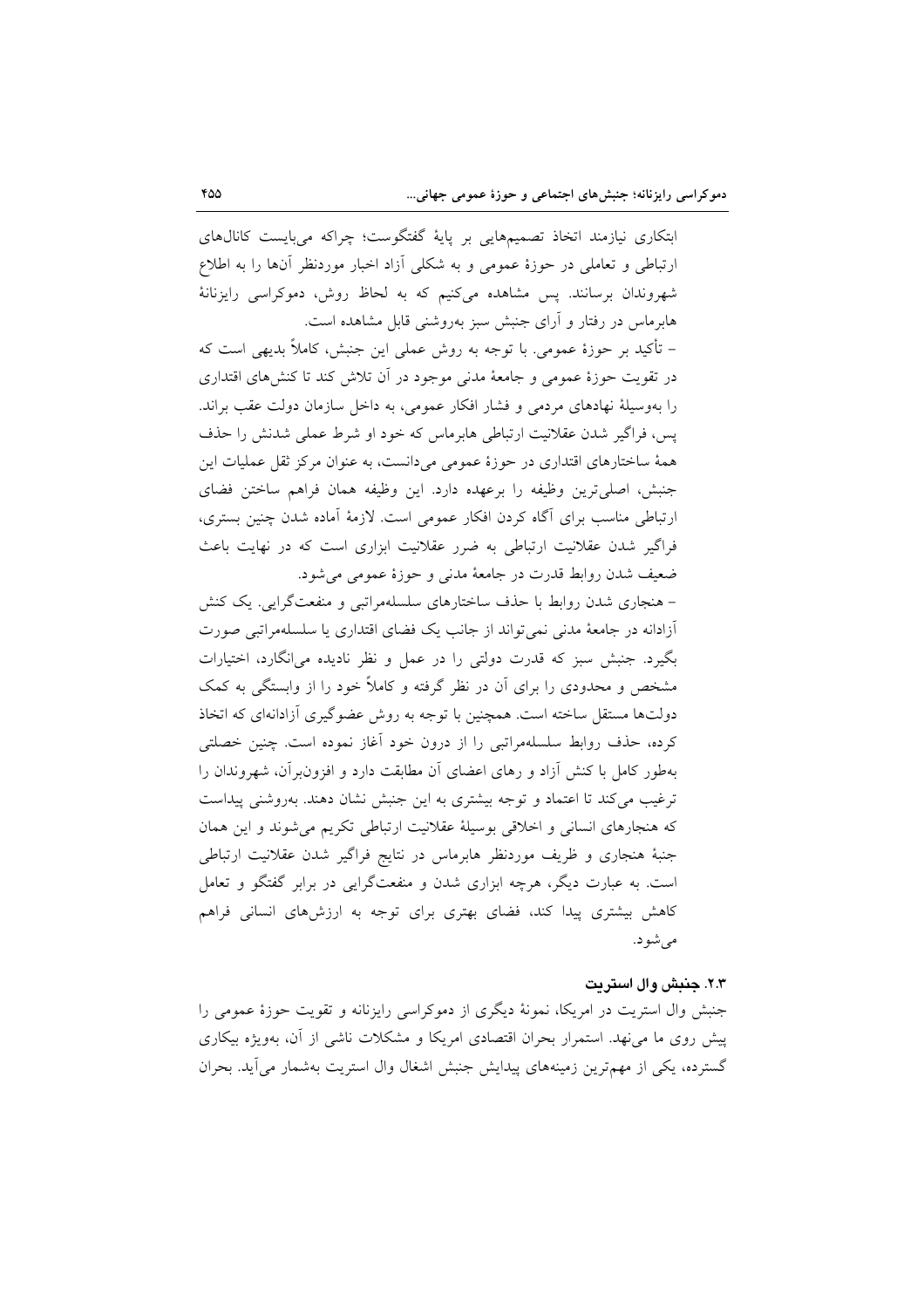اقتصادی درعمل از سال ۲۰۰۸ و در اثر بازپرداخت نشدن وامهای بانکی آغاز شد و بهسرعت به دیگر نهادهای مالی امریکا و سپس به همهٔ بازارهای مالی در آسیا و اروپا تسری یافت. دولت امریکا مجبور به دخالت در این بحران شد و صدها میلیارد دلار در اختیار نهادهای مالی گذاشت که برای مالیاتدهندگان امریکایی خوشایند نبود. بررسی ترکیب جمعیتی شرکتکنندگان در جنبش اشغال وال استریت، گویای آن است که بدنهٔ اصلی معترضان از بیکاران و حتی از فقرا در امریکا تشکیل نشده بود. یادآوری این نکته ضروری است که خط فقر با توجه به استانداردهای زندگی امریکایی، با خط فقر بهخصوص در کشورهای درحال توسعه، بسیار متفاوت، و حدود ۱۶۰۰ دلار است (Lydia, 2011). پس به نظر می رسد که درصد بالايي از شركتكنندگان در اعتراضات وال استريت، نه فقير بودهاند و نه بيكار. البته بيكاران و کسانی که زیر خط فقر بودهاند، در این جنبش حضور داشتند، اما درصدشان بهاندازهای نبود که آنها را بدنهٔ اصلی جنبش بدانیم.

آمار نشان میدهد که بیش از نیمی از شرکتکنندگان در اعتراضات پارک زاکوتی، دارای شغل تماموقت و ۲۷ درصد دارای شغل نیمهوقت، و ۱۰ درصد دانشجو یا دانشآموز تماموقت و ١٣ درصد بيكار بودهاند. همچنين متوسط سن كساني كه در اين اعتراضات حضور داشتند، ۳۳ سال بوده است و بیشتر افراد حاضر، در فاصلهٔ سنی ۲۵ تا ۴۵ بودهاند که حدود ۶۰ درصد مرِدان، ٣٧ درصد زنان و بقيه دوجنسيتي بودهاند. از نظر درآمد نيز حدود ۴۶ درصد از اين افراد درآمد حدود ۲۵۰۰۰ دلار در سال یا کمی کمتر، حدود ۲۳ درصد میان ۲۵۰۰۰ تا ۵۰۰۰۰ دلار در سال و بیش از ۳۰ درصد نیز درآمد سالیانه بیش از ۵۰۰۰۰ دلار داشتهاند. این آمار نشان میدهد که نمی توان عامل فقر و یا بیکاری و حتی سن را در این اعتراضات از عوامل اساسی دانست. پس در اینجا اولین روزنه برای ورود به بحث ما أشکار میشود، و أن نبود منفعتگرایی افراد است که در دموکراسی رایزنانه بهروشنی دیده می شود. مسئلهٔ اساسی در جنبش وال استریت، که در ظاهر چندان قابل مشاهده نیست، تلاش برای احیای دموکراسی اصیل و واقعی در اهداف این جنبش است. مطالعات متعدد نشان میدهند کسانی که در شهرهای مختلف امریکا در این اعتراضات شرکت کردند، بیشتر از طبقهٔ متوسط بودند که بیش از فقر يا بيكاري، انگيزهٔ آنها اعتراض به بي عدالتي در جامعهٔ امريكا بوده است، و البته مهمتر از آن، احیای دموکراسی واقعی در عرصهٔ سیاست. به عبارت دیگر، آنها بهدنبال بازگرداندن تصمیمگیری اساسی به منتخبان واقعی خود بودند. مایکل هارت و آنتونیو نگری در مقالهای در فارین افرز، نشان میدهند که این مطالبه سیاسی، درواقع عمق بیشتری در میان خواستههای معترضان وال استريت داشته است (Heart, 2011).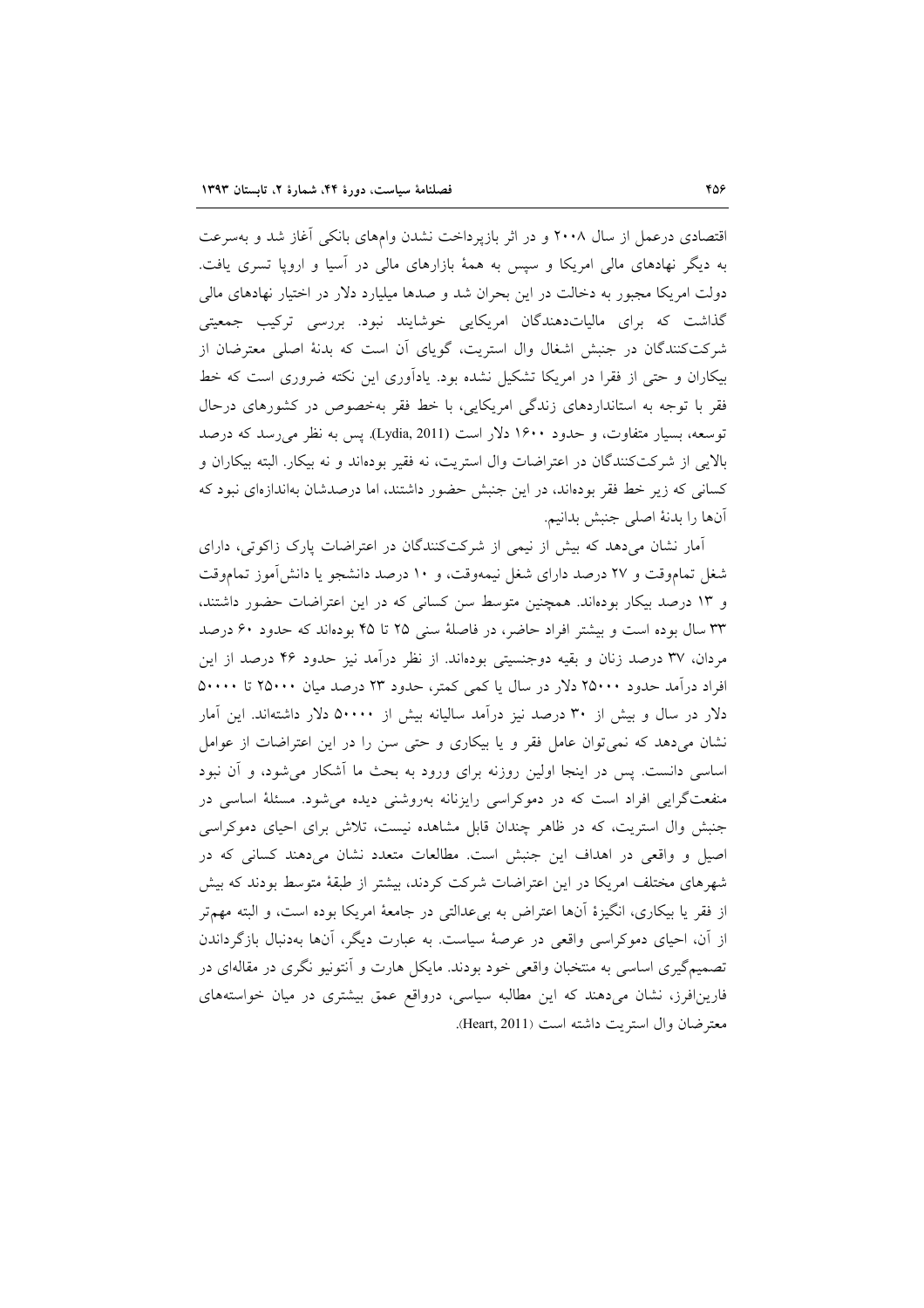با درک انگیزش،های لازم برای وقوع یک جنبش، میتوانیم از دیدگاههای ایمانوئل والرشتاین در خصوص جنبشها استفاده کنیم. والرشتاین در همان زمان و در خصوص شورشهای دانشجویی اواخر دههٔ ۱۹۶۰ در امریکا گفته بود که روشنفکر رادیکال باید بداند که انقلاب، نبردی برای یک روز، یک سال یا یک دهه نیست، بلکه مبارزهای برای قرنهاست؛ مبارزهای که باید آن را بدون یک خوش بینی تقدیرگرا و محتوم بهپیش برد. روشنفکر رادیکال و منتقد باید همزمان با حرکت در جنبش انقلابی، دربارهٔ اَن نیز بیندیشد. به همین سبب، جنبش تسخیر وال استریت برای والرشتاین میدانی دیگر برای مشارکت و در عین حال انديشيدن است (Wallerstein, 1971: 476-477). با توجه به انديشة تغييري كه در جنبش وال استریت برای بهبود وضع زندگی مردم وجود دارد، این جنبش را باید جنبشی هدفدار و عقلانی درنظر گرفت که البته این عقلانیت از نوع عقلانیت ارتباطی است، آن هم به دو دلیل:

– اندیشهٔ پیشرفت و بهبود زندگی انسان همواره خاستگاهی عقلانی داشته است؛ چراکه انسان بهواسطهٔ عقل خود درمییابد که میتواند با ایجاد تغییراتی در زندگی خود پیشرفت کند. نهادهای اجتماعی و سیاسی، نمونه بارز این عقلانیت هستند. بنابراین، جنبش وال استریت را که بهدنبال بهبود وضع زندگی مردم است، باید صورتی از عقلانیت در نظر گرفت.

– از أنجا كه بحران اقتصادى تنها بهانهٔ تجمع معترضان بوده است و در ميان معترضان، طبقات و اقشار مختلف، مانند معلمان، پزشکان، طبقهٔ متوسط و مرفه، کارمندان دولت و افرادی با وضعیت اقتصادی مطلوب هم حضور داشتند، پس نمی توان ماهیت و هدف نهایی این جنبش را در مشکلات و مسائل اقتصادی خلاصه کرد. همچنین، با در نظر گرفتن این نکته که معترضان حملات خود را متوجه نظام سرمایهداری کردهاند و کارکردهای این نظام را عامل وضعیت فعلی دانستهاند، پس هدف این جنبش را می توان تغییر ساختارهای اقتصادی و اجتماعی در جامعه دانست که مسلماً این هدف در راستای عقلانیت ابزاری نیست، بلکه درست نقطهٔ مقابل اَن است. و ازأنجایی که هدف گروههای شرکتکننده در این جنبش، نفع شخص یا گروهی خاص نیست، بنابراین، میتوان مشابهتهای مهمی را میان ویژگیهای این جنبش و معیارهای عقلانیت ارتباطی یافت.

به نظر بسیاری از تحلیل گران، جنبش وال استریت نوعی اعتراض مدنی به مشکلات روبه رشد در جامعهٔ امریکاست. همچنین، این جنبش فقط نوعی ابراز خشم و نارضایتی نیست، چراکه برخی از اعضای أن کوشش میکنند تا عملشان برای بهبود وضعیت زندگی مردم امریکا مفید واقع شود (عسگریان، ۱۳۹۰، ص۱۴). برخی از پژوهشهای جدید نشان می دهد که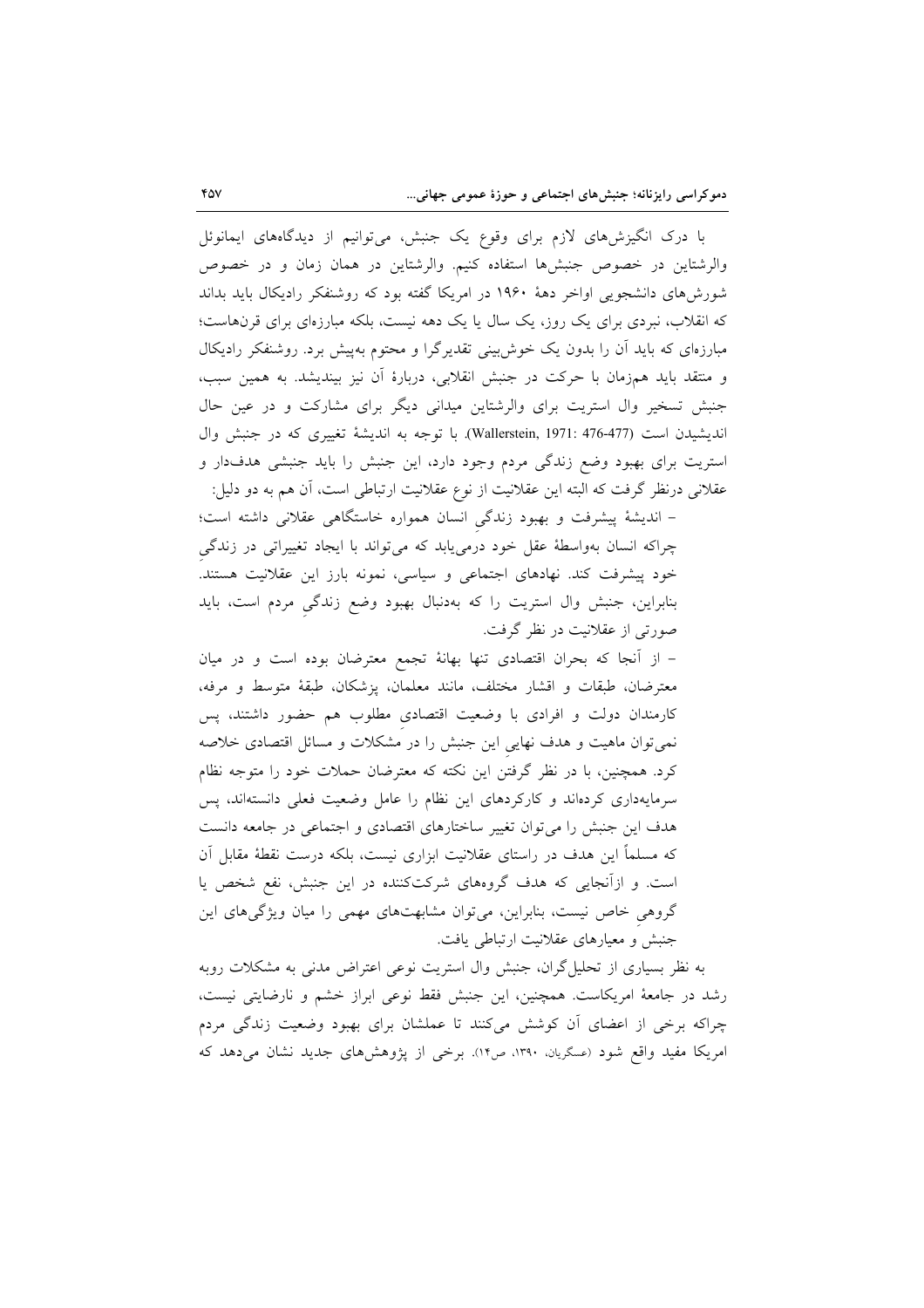عواملي مانند تجارت خارجي، جهاني شدن مالي، تغييرات تكنولوژيك در محيط كار، و افزایش سطح تحصیلات طبقهٔ اجتماعی بالادست که به عنوان علل افزایش نابرابری مطرح میشوند، از اهمیت تبیینکنندگی زیادی برخوردار نیستند؛ چنانکه داگلاس راشکاف پس از گفتگوهای متعدد با حاضران در جنبش و بهخصوص در پارک زاکوتی، خواستههای معترضان را دستهبندی کرده است. معترضان، شغل بیشتر و بهتر، عدالت بیشتر در توزیع درآمد، اصلاح نظام بانکی و کاهش نفوذ کمپانیهای بزرگ و بانکداران در حوزهٔ سیاست را خواستارند (Rushkoff, 2001).

آنچه که به اعتقاد ما جنبش وال استریت را جهان شمول میکند، استفاده از راهکارهای مسالمتآمیز، اخلاقگرایی، تلاش برای احیای دموکراسی اصیل و مبارزه علیه بی عدالتی است. چنین خصوصیاتی را می توان در انقلابها و جنبشهای اخیری که در سطح جهان و بهخصوص منطقهٔ خاورمیانه رخ داده است آشکارا دید. برای نمونه در انقلاب مصر، تونس و جنبش انقلابی مردم بحرین، شاهد ویژگی مسالمتآمیز بودن، مبارزه علیه بی عدالتی، معنویتگرایی و تلاش برای برپاکردن دموکراسی اصیل و واقعی هستیم. با اینکه مهم است که چه زمانی، چه رویدادی از رویداد دیگر تأثیر پذیرفته است، اما میان پدیدههای اجتماعی، آن قرابتهایی مهم است که خبر از گسترش معنویت و ارزشهای انسانی در جهان میدهد. این بررسی اجمالی نشان داد که بحران اقتصادی در جامعهٔ امریکا، تنها زمینهساز اعتراضاتی است که در وال استریت رخ داد. افزایش شکاف میان سرمایهداران و مردمان عادی که به بالاترین حد خود درتاریخ امریکا رسیده است و نیز افزایش نرخ بیکاری که باوجود کاهش موقتی آن، در تاریخ امریکا کمتر سابقه داشته است، شاخص۵های عمدهای برای این عامل تأثیرگذار است. این اعتراضات بیش از آنکه اعتراضی با ماهیت اقتصادی و یا با اهداف موقتی سیاسی باشند، بیشتر به دنبال کاهش نفوذ سرمایهداران و احیای دموکراسی واقعی در امریکا هستند. همچنین، همانطور که گفته شد، ترکیب جمعیتی معترضان نشان میدهد که این جنبش بیشتر شامل جنبش سفیدیوستان طبقهٔ متوسط بوده که اندیشه و خواست آنها در شبکههای اجتماعی، بهخصوص فیس بوک، بههم متصل و به یک عقلانیت مجازی بههم پیوسته بدل شده است.

این عقلانیت مجازی، خود به شکل یک کنشگر جدید وارد عرصهٔ سیاسی شده است؛ کنشگری که نه در کنترل دولت است و نه از سوی دولت ساخته شده، و نه هدف آن در دست گرفتن دولت است. اینگونهٔ جدیدی از سیاستورزی است که در خارج از فضای سنتی دولت مدرن پدیدار شده است، که نه فقط دولتها، بلکه عمدهترین جریانهای سیاسی و اجتماعی را نیز به دنبال خود می کشد.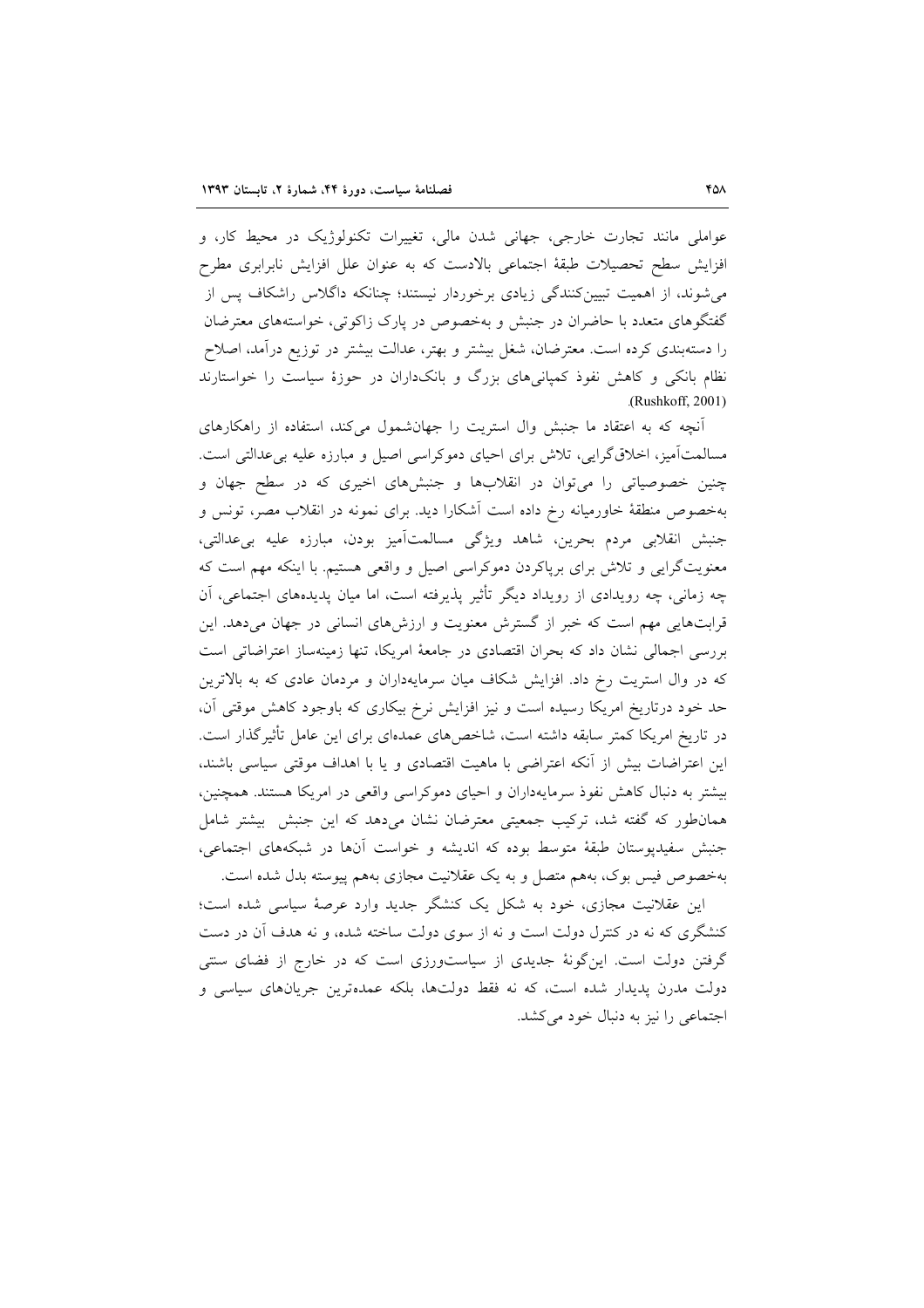## ۴. نتيجه

با توجه به مطالبی که در این پژوهش مطرح گردید، می توان بحث و استدلالهای این نوشتار، مبنی بر متأثر شدن جنبش،های اجتماعی جدید از نظریهٔ دموکراسی رایزنانهٔ هابرماس را منتج به گزارههای زیر دانست:

– هرچند که اهداف جهانگستر جنبشهای اجتماعی جدید را نمی توان سراسر به آرای هابرماس نسبت داد و باید جنبههای واکنشی آن در برابر وضعیت بهوجود آمده ملاک اصلی قرار گیرد، اما نمی توان هماهنگی موجود میان آرای هابرماس در عقلانیت ارتباطی و اهداف هنجاری و جهانی این جنبشها را نادیده گرفت؛ چراکه جنبشهای اجتماعی جدید با طرح مسائلی ویژه و تخصصی از کلیگویی پرهیز کردهاند، و همین عامل کمک زیادی به فعالیت بین جهانی آنها میکند. هابرماس نیز عرصهٔ کنش ارتباطی را محدود به زمان و مکان نمی کند و آن را فعالیتی میداند که برای آزادی انسان از یوغ عقلانیت ابزاری، باید فراگیر و همگانی شود.

– با توجه به تأكيد جنبشهاي اجتماعي جديد بر احيا و بازسازي حوزهٔ عمومي، رابطهای مستقیم و منطقی را میتوان میان این نوع چارهاندیشی و عقلانیت ارتباطی هابرماس ترسیم کرد. از یک سو، هابرماس بر گفتگو تأکید میکند و از سوی دیگر، تنها راه نجات انسانها از سلطهٔ عقلانیت ابزاری و عملی شدن دموکراسی رایزنانه را احیای حوزهٔ عمومی و قوت بخشیدن به آن میداند.

– با توجه به مطلب پیش گفته، باید این نکته را یادآوری کرد که هابرماس معتقد است اّمیختگی نهادهای دولتی در جامعهٔ مدنی و بهطور کلی حوزهٔ عمومی، موجب شده است تا روابط اقتداری و عقلانیت ابزاری در فضای جامعه نهادینه شود؛ بهطوری که آگاهی کاذب بهنحوی سلطهآمیز از طریق عقلانیت ابزاری القا می شود. در چنین شرایطی هابرماس راهحل را در پاک کردن روابط عرصهٔ عمومی از قدرت میداند و تأکید دارد که برای بازسازی عرصهٔ عمومی و رهایی از آگاهی کاذب و ابزاری، باید همهٔ ساختارهای قدرت از بین بروند. از طرف دیگر هم جنبشهای اجتماعی جدید با تقویت عناصر جامعهٔ مدنی و توسعهٔ کانالهای مشارکت و تعامل با شهروندان تلاش میکنند تا برای القای عقاید خود افکار عمومی را تحت تأثیر قرار دهند. از دیدگاه هابرماس، زمانی که روابط اقتداری حذف شوند، آگاهی راستین در جامعه اشاعه می یابد و مردم بر تصمیمهای اتخاذی در عرصهٔ عمومی کاملاً ِ اشراف پیدا می کنند؛ چراکه به باور وی، در زمان سلطهٔ عقلانیت ابزاری و اَمیختگی نقشهای دولتي و خصوصي، دولت با توجيه اعمال و دخالتهايي كه در حوزهٔ عمومي صورت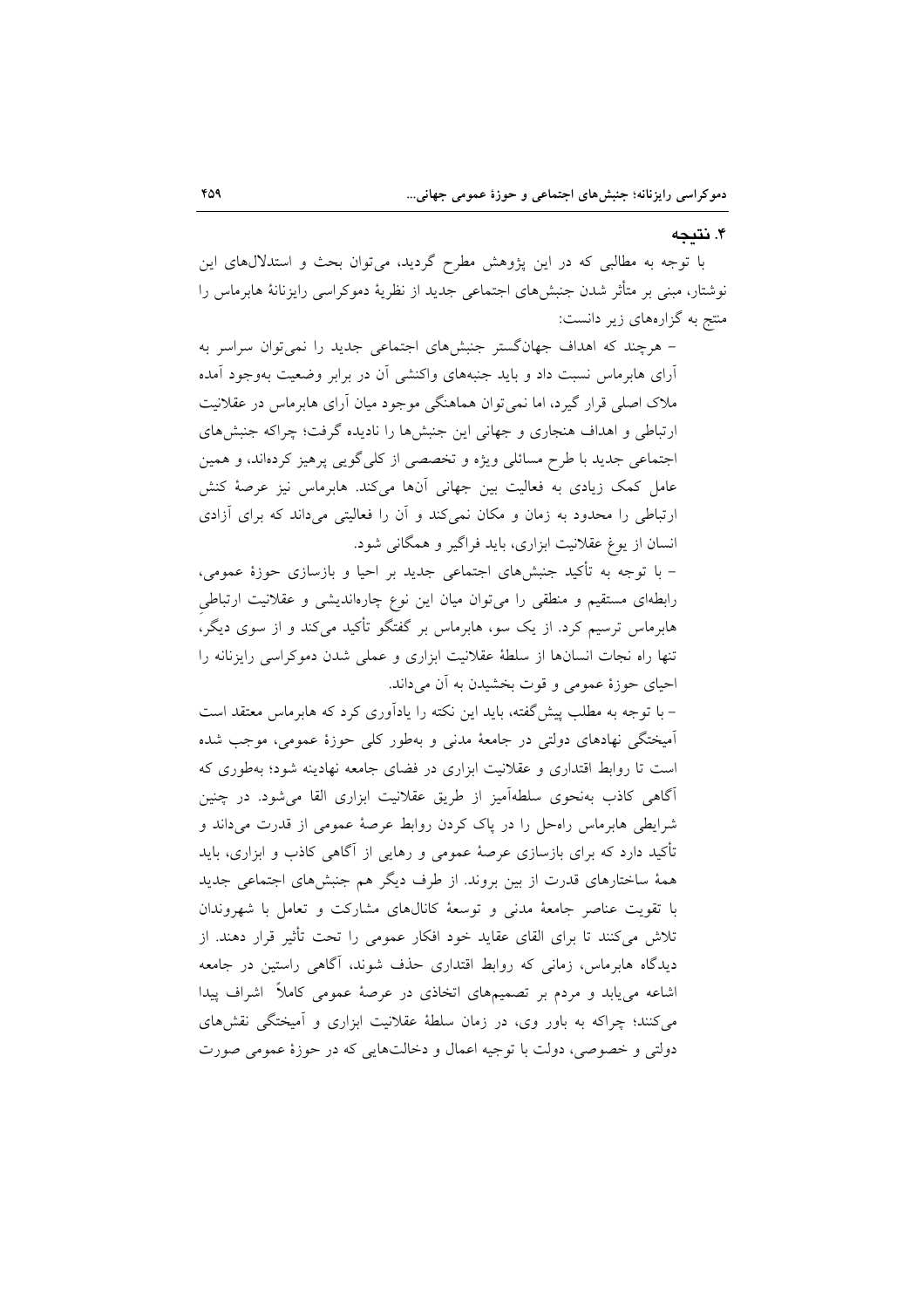داده است، نوعی آگاهی کاذب را در میان مردم منتشر میکند، بهنحوی که مردم بر رأى خود هم احاطه ندارند و بدون آنكه بدانند، مطابق نظر سياستمداران عمل میکنند. پس، ازآنجایی که جنبشهای اجتماعی جدید سعی در گسترش و تقویت کنش های ارتباطی غیراقتداری دارند، آگاهی مطلوب و استقلال بخشیدن به آرای مردم را نوید میدهند. اینکه تا چه حد این انتظار هابرماس در میان جنبشهای اجتماعی معاصر برآورده می شود، بسته به توان و ماهیت هر یک از این جنبش ها، متفاوت است. سرانجام باید به این نکته اشاره کرد که از منظر این پژوهش، تقویت جایگاه روابط و هنجارهای اخلاقی، مولود عقلانیت ارتباطی است؛ چراکه در وضعیتی که عقلانیت ابزاری انسانها را به سوی منفعتگرایی، و احزاب و گروهها را مطابق با نظریه بسیج منابع و انتخاب عقلانی هدایت میکند، نمی توان توقع داشت که فایده و منفعت در نزد انسانها اولویت خود را به هنجارهای اخلاقی بدهد. آنچه جالب است و می تواند موضوع پژوهشی مستقل و نیز ادامهٔ بحث حاضر باشد، کمک عقلانیت ارتباطی به احیا و تکریم جایگاه اخلاق در سطح جوامع غربي است.

## منابع و مآخذ

#### الف) فارسى

- ١. بشیریه، حسین (١٣٨٩)، تاریخ اندیشههای سیاسی در قرن بیستم (ج١، اندیشههای مارکسیستی)، تهران، نشر نی.
	- ٢. دابسون (١٣٧٨)، انديشه و فلسفة سياسي سبزها، ترجمة محسن ثلاثي، تهران، نشر أكه.
- ۳. رویلا، دانا (۱۳۷۹)، پسامدرنیسم و حوزهٔ عمومی، ترجمهٔ مسعود انصاری، به نقل از: هانا آرنـت و نقــد فلــسفهٔ سیاســی، تهران، نشر مركز.
	- ٤. عسگریان، محسن (١٣٩٠)، کنکاشی در زمینههای پیدایش جنبش وال استریت، روزنامهٔ تهران امروز، صفحهٔ ١٢.
- ۰. کرایج، کالبون (۱۳۸۳)، بازشناسی جنبشهای اجتماعی نوین، ترجمـهٔ اسـماعیل رحمـانپور و مهـدی صـفار دسـتگردی، فصلنامهٔ راهبرد ياس، سال اول، شمارهٔ اول.
	- ۲. کیویتسو، پیتر (۱۳۸۰)، اندیشههای بنیادی در جامعهشناسی، ترجمهٔ منوچهر صبوری، تهران، نشر نی.
		- ٧. ماركوزه، هربرت (١٣۶٢)، انسان تكساحتي، تهران، انتشارات اميركبير.
		- ۸. نصیری حامد، رضا (۱۳۸۹/۲/۲۹)، هابرماس و حوزهٔ عمومی، روزنامهٔ رسالت.
	- ۹. وينسنت، اندرو (١٣٧٨)، ايدئولوژيهاي سياسي مدرن، ترجمهٔ مرتضي ثاقبفو، تهران، نشر ققنوس.
	- ۱۰. هابرماس، یورگن (۱۳۸۸)، دگرگونی ساختاری حوزهٔ عمومی، ترجمهٔ جلال محمدی، تهران، نشر افکار.
- <sup>11</sup>. هرسیج، حسین و حاجیزاده، جلال (پاییز<sup>۱۳۸۹</sup>)، تبیین دموکراسی رایزنانه در اندیشههـای فلـسفی هابرمـاس، فـصلنامهٔ حکمت و فلسفه، سال ششم، شمارهٔ سوم.

#### ب) خارجي

- 12. Byrne, Paul, (1997), Social Movement in Britain. London: Routledg.
- 
- 12. Bylie, Faul, (1997), Social Movement in Britain: London: Routicus.<br>13. Chambers, Simon, (2003), "Deliberative Democratic Theory", Annu. Rev. Polit. Sci.<br>14. Habermas, Jurgen. (1995), The Theory of Communicative Action, Rationalization of Society, trans. T. McCarthy, Cambridge: polity press.